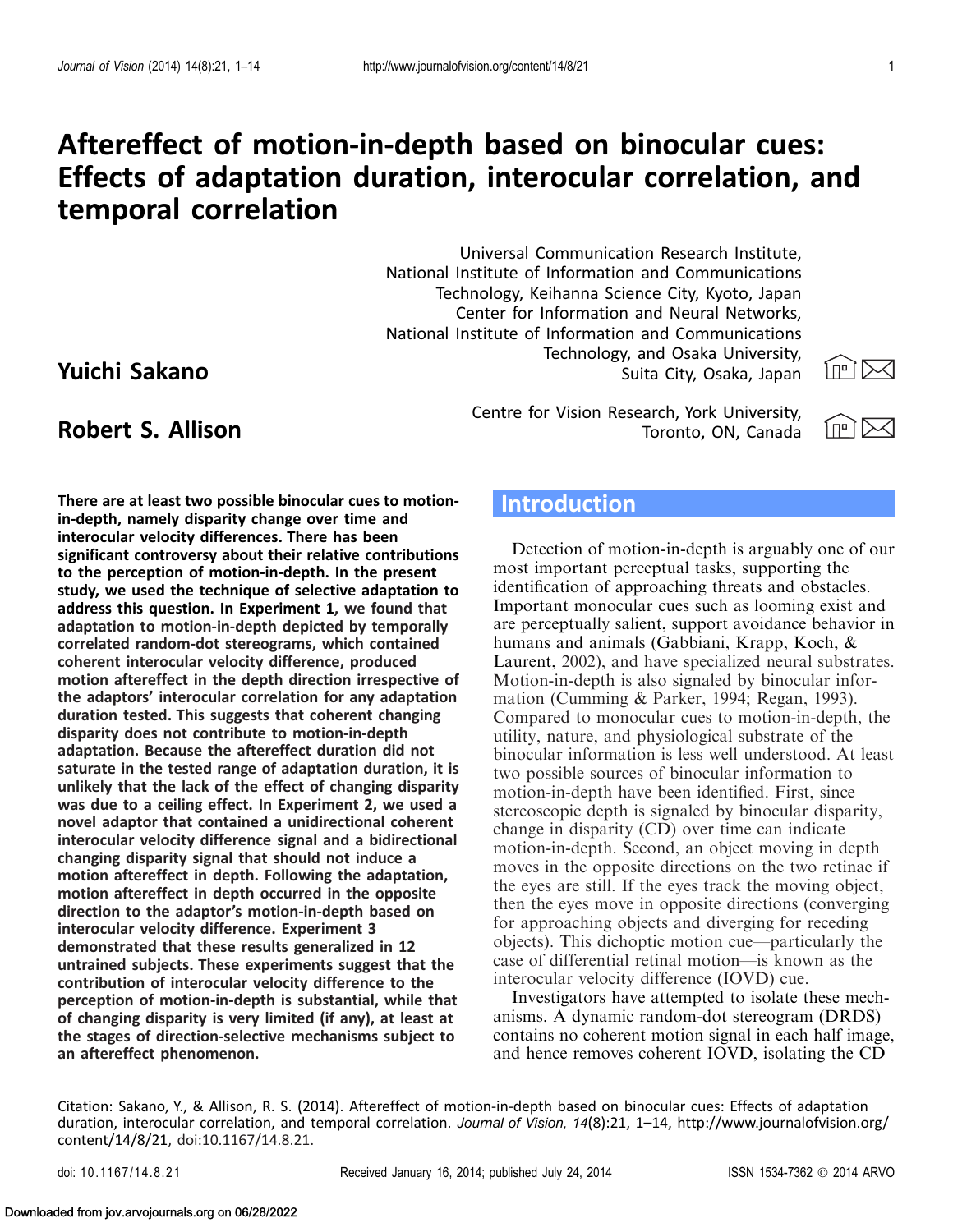cue. Julesz [\(1971](#page-12-0)) showed that motion-in-depth could be perceived in such a stimulus. Thresholds for motionin-depth in a DRDS are similar to those in a randomdot stereogram (RDS), which contains both CD and IOVD cues (Cumming & Parker, [1994](#page-12-0); Regan, [1993\)](#page-12-0); this suggests that the CD cues are sufficient for motionin-depth perception (but see Brooks & Stone, [2006](#page-11-0)). The DRDS relies on temporally uncorrelated stimuli in the left and right eyes to eliminate coherent motion in each eye's image. To isolate the IOVD cue, interocularly uncorrelated signals have been used. Uncorrelated random-dot stereograms (URDS), composed of independent persistent samples of dots in each eye, have been used to provide stimuli that contain no coherent instantaneous disparity. Observers report compelling percepts of motion-in-depth when these stimuli move differentially in the two eyes (Allison, Howard, & Howard, [1998](#page-11-0); Shioiri, Saisho, & Yaguchi, [2000\)](#page-13-0), suggesting that IOVD is an effective cue for motion-indepth.

Although it has been reported that each cue contributes to the perception of motion-in-depth, there has been significant controversy about relative contributions of these cues. Some studies have claimed that the contribution of CD is dominant and that of IOVD is very weak or nonexistent (e.g., Cumming & Parker, [1994;](#page-12-0) Nefs & Harris, [2010;](#page-12-0) Nefs, O'Hare, & Harris, [2010;](#page-12-0) Regan, [1993](#page-12-0)), while others have reported the opposite results (e.g., Brooks, [2002](#page-11-0); Czuba, Rokers, Guillet, Huk, & Cormack, [2011;](#page-12-0) Sakano, Allison, & Howard, [2012](#page-12-0); Sakano, Allison, Howard, & Sadr, [2006;](#page-12-0) Wardle & Alais, [2013](#page-13-0)). One reason why past studies seem to be at odds may be that the mechanisms processing the two cues have different temporal frequency tuning (Shioiri, Nakajima, Kakehi, & Yaguchi, [2008\)](#page-13-0) and the studies used stimuli with different temporal characteristics. Another reason, not necessarily excluding the first one, might be that multiple stages of processing or multiple mechanisms with different characteristics could be involved in the perception of motion-in-depth, even for one cue, as is the case with the mechanisms for the perception of lateral motion (Culham, Verstraten, Ashida, & Cavanagh, [2000](#page-12-0); Nishida & Ashida, [2000\)](#page-12-0). In the latter case, if the researchers used different methods and/or stimuli, the results could differ depending on the mechanism stimulated. In the present study, we focused on possible mechanisms specialized to detect motionin-depth based on binocular cues. Specialized mechanisms imply that motion-in-depth is processed by dedicated low-level detector networks rather than by a succession of static depth percepts derived from binocular disparity (i.e., tracking of position in depth; Patterson, [1999](#page-12-0)). In other words, they are mechanisms selective for the direction of motion-in-depth (i.e., tuned to motion-in-depth; Czuba et al., [2011\)](#page-12-0).

To evaluate the contribution of CD mechanisms specialized to see motion-in-depth, it is necessary to discount possible effects of tracking of position in depth signaled by binocular disparity. To avoid such a possibility, the use of the technique of motion aftereffect (MAE) is effective (Sakano et al., [2012\)](#page-12-0). If adaptation to motion-in-depth based solely on a particular binocular cue induces a directional (negative) MAE in depth, the contribution of a mechanism specialized to detect motion-in-depth based on that binocular cue is indicated. When stimulating an IOVD mechanism, contamination with positional tracking is unlikely because IOVD does not specify a specific depth. Nevertheless, the MAE technique is still effective (Sakano et al., [2012](#page-12-0)).

In terms of the contribution of possible CD mechanisms specialized to detect motion-in-depth, previous studies have consistently found that the contribution, if any, is very weak. However, in regard to whether the contribution or the specialized mechanism itself exists, there is no consensus, and the interpretations of the results of previous studies are debatable.

Brooks [\(2002\)](#page-11-0) found that velocity aftereffect to approaching motion was significantly larger following RDS adaptation than URDS adaptation when the RDS adaptor had uncrossed disparity through the entire adaptation period but not when the RDS adaptor passed through a surrounding, similarly textured plane. The author interpreted this as evidence of CD adaptation, but the RDS stimulus had a well-defined disparity pedestal, while the mean disparity of the URDS stimulus was undefined and effectively zero. As a result, the difference could be due to more effective adaptation of stimuli that were separated from the fixation plane rather than to the presence of a CD signal. This could be because stimuli on a pedestal had increased visibility (Portfors & Regan, [1997](#page-12-0)), because there were persistent monocular occlusion regions, or simply because depth of adaptation varies with apparent depth or apparent speed (stimuli were presented with an uncrossed disparity pedestal, which geometrically predicts a higher speed than for stimuli at the fixation plane).

Czuba et al. ([2011](#page-12-0)) and Czuba, Rokers, Huk, and Cormack ([2012\)](#page-12-0) found a small shift in motion direction bias after CD adaptation. Based on these results, they claimed the contribution of CD mechanisms. However, there is a possibility that the aftereffect was caused by vergence eye movements, not by CD adaptation, because in both studies (the ''unidirectional'' condition for Czuba et al., [2012](#page-12-0)), the whole adaptation stimulus moved in the same direction in depth. We have found that observers cannot maintain fixed vergence with such stimuli. Opposite MAE in the two parts of a bipartite test stimulus following adaptation to opposite directions of motion-in-depth of the adaptor's top and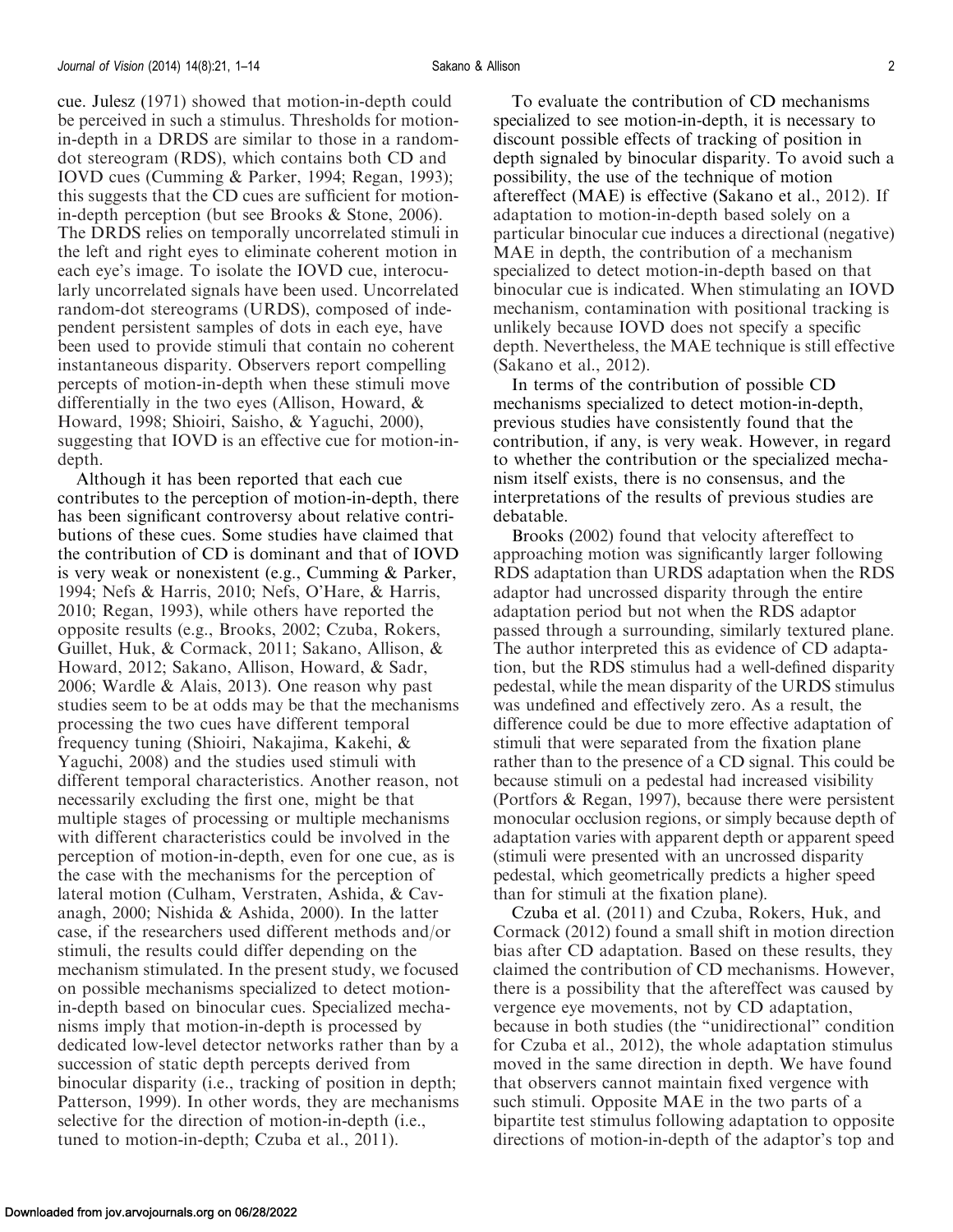bottom hemifields cannot be explained by vergence eye movements. In such stimuli, we have not found MAE in depth to CD stimuli (Sakano et al., [2012\)](#page-12-0)—and neither did Czuba et al. ([2012](#page-12-0)) in their equivalent ''bidirectional'' condition. In addition, Czuba et al. ([2011\)](#page-12-0) found that the bias in motion coherence judgments following adaptation to IOVD alone and IOVD plus CD stimuli were similar (95% confidence intervals substantially overlapped).

Sakano et al. ([2012](#page-12-0)) found that an MAE in depth did not occur after adaptation to pure CD stimuli when the effects of vergence eye movements and depth adaptation were controlled for. Moreover, they found no difference in the duration and frequency of MAE in depth following URDS (IOVD) compared to RDS (IOVD  $+$ CD) stimuli. Therefore they did not find any evidence for the existence of CD mechanisms specialized to detect motion-in-depth. However, there is a possibility that in their CD adaptation conditions, IOVD signals in random directions disturbed the potential weak coherent CD signal, resulting in no detectable aftereffect. Similarly, the equivalence of the aftereffects found in the URDS and RDS conditions could be due to saturation of the aftereffects. That is, there was no difference in the aftereffect because both stimuli produced the strongest aftereffect that could be elicited and hence there was no room for an effect of CD to be shown in terms of an aftereffect potentiation for the RDS compared to URDS stimuli. Such saturation could also explain why there was no difference between aftereffects elicited by IOVD alone and IOVD plus CD stimuli by Czuba et al. [\(2011\)](#page-12-0). Both Czuba et al. ([2011](#page-12-0)) and Sakano et al. [\(2012\)](#page-12-0) used long-duration adaptation intended to produce robust aftereffects, making saturation more likely. In fact, it has been reported that aftereffects of other visual attributes (contour orientation: Suzuki, [2001;](#page-13-0) velocity of lateral motion: Hammett, Thompson, & Bedingham, [2000](#page-12-0)) saturate in shorter duration of adaptation (about 27 ms and 16–32 s, respectively) than the 120 s used by Sakano et al. [\(2012\)](#page-12-0) or the 100 s used by Czuba et al. [\(2011\)](#page-12-0). One possible mechanism of MAE in depth that could show such saturation would be the disruption of balanced responses of multiple stereomotion velocity-tuned channels analogous to those proposed for lateral MAE (Mather & Harris, [1998\)](#page-12-0).

In the first experiment of the present study, we therefore examined whether the similar aftereffects following RDS and URDS adaptation were due to saturation of the aftereffect. For that purpose, we varied adaptation duration and studied its effects on aftereffect duration. For the range of adaptation exposures where aftereffect duration increases with increasing adaptation exposure, the response is obviously not saturated, and we would expect to observe an increase in aftereffect strength with increase in adaptation stimulation. Hence, if CD cues contribute to

adaptation in the RDS stimuli, the aftereffect should last longer than in the URDS case. Importantly, this comparison of the RDS and URDS adaptation conditions enabled us to avoid the latent disturbance of the potential weak coherent CD signal by random IOVD signals, which exist in DRDS.

With respect to the contribution of IOVD mechanisms specialized to detect motion-in-depth, previous studies using adaptation methods have consistently suggested its existence (Brooks, [2002;](#page-11-0) Czuba et al., [2011, 2012](#page-12-0); Sakano et al., [2012](#page-12-0)). For instance, Sakano et al. ([2012\)](#page-12-0) found that a motion aftereffect in depth occurred after adaptation to the URDS and RDS stimuli, while no aftereffect occurred following adaptation to the DRDS stimuli. Interestingly, a monocular test pattern also showed a comparable motion aftereffect in a diagonal direction in depth after adaptation to the temporally correlated stereograms (i.e., URDS and RDS). This pattern of results was consistent with the existence of a mechanism sensitive to interocular velocity differences, which is adaptable at binocular stages of motion-in-depth processing (for evidence that at least in part, monocularly adaptable mechanisms may also feed into motion-in-depth perception, see also Fernandez & Farell, [2005](#page-12-0), [2006;](#page-12-0) Shioiri, Kakehi, Tashiro, & Yaguchi, [2009\)](#page-13-0).

On the other hand, Nefs and Harris ([2010\)](#page-12-0) evaluated the relative contributions of CD and IOVD by measuring sensitivity to the direction of motion-indepth in a two-frame sequence (rather than using an adaptation method) and claimed that CD contributes substantially, while the IOVD cue is very weak or ineffective.

In a second experiment of the present study, we used a novel, minimal two-frame adaptation sequence to test for the existence of an adaptable IOVD mechanism in the presence of balanced, rather than degraded and incoherent, changing disparity. During the adaptation phase, the two cues were coherent and consistent and the changing disparity was always well defined. Thus, the role of IOVD mechanisms could be evaluated in the context of CD without the need to degrade the disparity information in the stimuli. Previous studies have typically used URDS to test the effect of IOVD. However, there is a possibility that URDS contains latent CD signals caused by unintended random matching of the interocularly uncorrelated dots. By using the present novel stimulus, we were able to avoid such a possibility. If the adaptation to repeated twoframe motion-in-depth induces MAE in depth, it would be suggested that the IOVD mechanisms contribute significantly to the perception of motion-in-depth even in a two-frame motion sequence.

[Experiments 1](#page-3-0) and [2](#page-5-0) consisted of many measurements on a small number of subjects. In a third experiment, we tested key conditions from [Experiments](#page-3-0)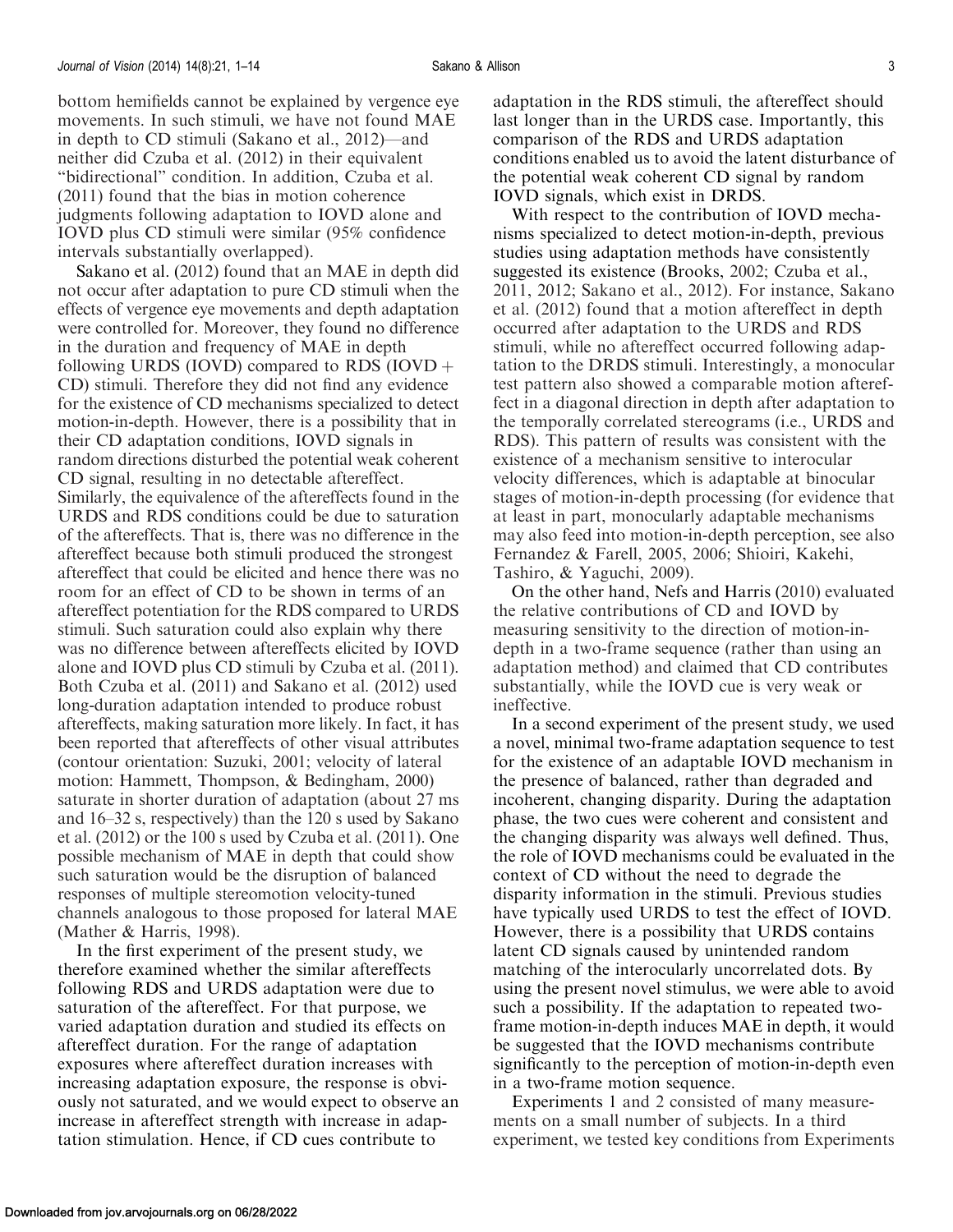<span id="page-3-0"></span>1 and [2](#page-5-0) with a substantial number of untrained subjects to confirm the generality of the results in light of a previous report of intersubject variability in the use of CD and IOVD cues (Nefs et al., [2010](#page-12-0)).

# Experiment 1: Effects of adaptation duration

Previous demonstrations of stereoscopic motion-indepth perception have found no difference between adaptation to IOVD and adaptation to IOVD combined with CD cues (Sakano et al., [2012\)](#page-12-0). In this experiment we ask whether the equivalent duration of MAE in depth under the interocularly correlated and uncorrelated adaptation conditions of Sakano et al. [\(2012\)](#page-12-0) reflects saturation of adaptation to motion-in-depth.

### Methods

#### Subjects

Two authors (including subject 1) and four naïve volunteers (including subject 2) took part in Experiment 1. All subjects were previously screened for normal or corrected-to-normal acuity and normal binocular vision. All had experienced other psychophysical experiments on stereopsis and/or stereoscopic motion-in-depth.

#### Apparatus

All the experiments were conducted in a darkened room. The stimuli were generated using Vision Egg software (Straw, [2008](#page-13-0)). They were presented on a 20-in. monochrome cathode-ray tube (CRT) monitor (Monoray Model M20ECD5RE, Clinton Electronics) refreshed at 120 Hz and viewed dichoptically from a distance of 120 cm through ferroelectric shutter goggles in order to produce separate left and right eye images (FE-1 Goggles, Cambridge Research Systems). The cross talk (i.e., the luminance of ''ghost'' images of bright objects seen by the fellow eye expressed as a percentage of the luminance of the object as seen by the intended eye) was less than 0.2%. The cross talk was determined by measuring luminance of a white square presented only for one eye through the lens of the goggles for the intended and fellow eyes. A chin rest was used to stabilize head position.

#### Stimuli and procedure

Subjects adapted to a motion-in-depth stimulus for 7.5, 15, 30, 60, 120, or 240 s. The motion-in-depth was simulated by CD and/or IOVD.

The adaptation stimulus consisted of two frontoparallel planes (each subtending  $17.4^{\circ} \times 2.91^{\circ}$ ) depicted by dichoptic random dots, one above and one below a fixation point ([Figure 1\)](#page-4-0). Bright features in the stimulus were presented at 10.0  $\text{cd/m}^2$  on a dark background  $(< 0.01$  cd/m<sup>2</sup>) when viewed through shutter goggles. There were 400 dots in each plane, and each dot subtended 13.1  $\times$  13.1 arcmin (12  $\times$  12 pixels). The planes were placed symmetrically above and below the fixation point with a gap of  $1.74^{\circ}$  between the planes (inner edges of the planes were  $0.87^{\circ}$  above and below fixation). Subjects fixated a bright square subtending 4.36 arcmin placed in the center of the screen. An arrangement of vertical and horizontal lines beside the fixation point subtended 6.54  $\times$  52.3 and 17.4  $\times$  4.36 arcmin, respectively, and helped to stabilize fixation. Fixation was monitored by vertical nonius lines which subtended 4.36  $\times$  17.4 arcmin placed above and below the fixation point, separated with a gap of 4.36 arcmin. [Figure 1](#page-4-0) shows a representation of one half image of the display.

In each monocular half image, the dots were randomly distributed throughout the planes. However, this distribution was either (a) binocularly correlated or identical in the two eyes (except for the lateral shift due to disparity) or (b) binocularly uncorrelated or independently distributed in each image. Thus, the motion-in-depth was specified by (a) both IOVD and CD, by using random dots that were binocularly and temporally correlated (RDS), or (b) IOVD alone, by using binocularly uncorrelated but temporally correlated dots (URDS).

During adaptation, the bottom plane moved toward the observer while the top plane moved away, providing unidirectional motion-in-depth adaptation signals in the two parts of the display [\(Figure 2](#page-4-0)). Following each disparity ramp, the stimulus was reset to its initial position and the ramp repeated (sawtooth disparity profile). We have previously found that adaptation effects were similar for the complementary condition with the bottom plane receding and the top plane approaching (Sakano et al., [2012\)](#page-12-0). The rate of CD or IOVD was  $2.18^{\circ}/s$ , simulating a mean motionin-depth of 84.1 cm/s. The top plane traversed a disparity interval of  $-17.4$  arcmin of crossed disparity to  $+17.4$  arcmin of uncrossed disparity with respect to fixation on the screen, while the bottom moved over the same range in the opposite direction. This simulated a motion-in-depth of 22.4 cm for each plane. Each constant CD/IOVD interval (disparity ramp) lasted 283 ms from the beginning to end of the disparity interval. At the ends of the range, the stimulus disappeared for 16.7 ms. When the stimulus reappeared, the disparity was reset to the starting point of the disparity ramp and the ramp was repeated. This sequence was repeated until the adaptation interval was finished.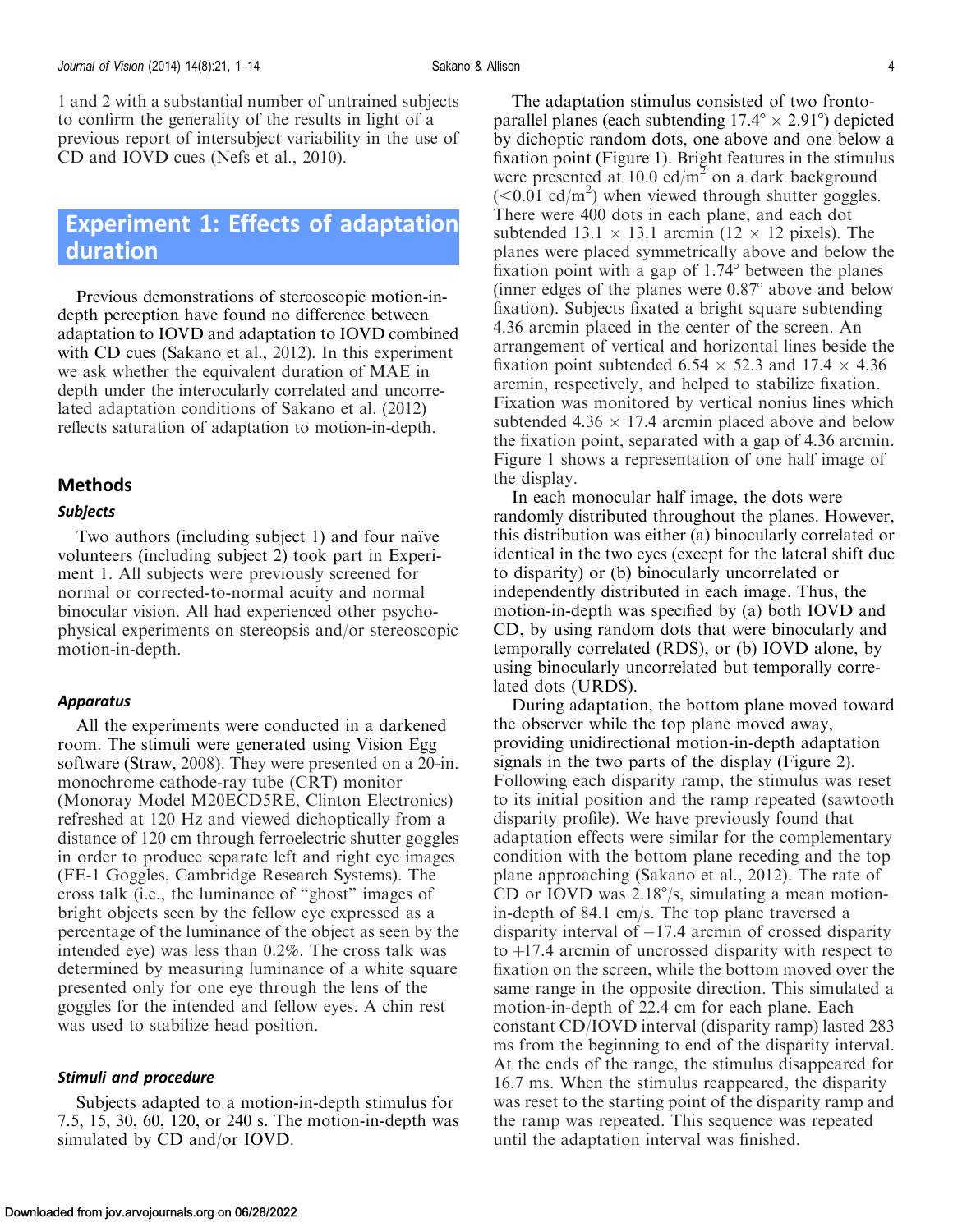<span id="page-4-0"></span>

Figure 1. Stimulus for both inducing and probing motion-indepth artifacts. The figure shows a half image of the stimulus. Subjects fixated the center of the stimulus with a fixation point and dichoptic zero-disparity lines to help stabilize fixation. Subjects monitored the stability of binocular fixation with a nonius line pair, one line in each half image (the upper line in the case of the illustration). The upper and lower dot fields moved in opposite directions to each other and in opposing directions in the two eyes. The dot patterns were either interocularly correlated (RDS) or uncorrelated (URDS).

Following the given adaptation interval, the moving stimulus disappeared and the test stimulus was presented. The test stimulus was a static RDS similar to the RDS adaptor but presented with constant zero disparity. However, when a negative motion aftereffect was present, the subject perceived the test stimulus planes moving in the opposite direction to the adaptation stimulus. The task of the subject was to press a key as soon as the sensation of motion (the motion aftereffect) ceased. The subject was also asked to confirm the direction and occurrence of a motion aftereffect after each trial. The subjects had experience in experiments on stereoscopic depth and/or stereoscopic motion-in-depth and thus knew the difference between motion-in-depth and lateral motion. Therefore, it is likely that there was no confusion between 3- D and 2-D MAE and the criterion was constant across trials. To avoid such contaminations, we also explicitly instructed the subjects to respond purely based on sensation of motion-in-depth, not lateral motion (no subjects reported experiencing lateral MAE). Following the test stimulus, a rest interval (intertrial interval) with a duration at least 1.5 times the preceding adaptation interval was imposed before the next trial started. During the rest interval, the dot patterns were not displayed but the fixation point, zero-disparity lines, and nonius lines were presented.

All 12 combinations of the two adaptation stimuli (URDS versus RDS) and the six adaptation durations were presented once in each session in randomized



Figure 2. In [Experiment 1,](#page-3-0) observers viewed an adaptation stimulus moving in depth depicted by either interocularly correlated (RDS) or uncorrelated (URDS) dots. Adaptation time was varied trial to trial from 7.5 to 240 s. Following adaptation, observers viewed a stationary test stimulus consisting of a zerodisparity RDS and indicated with a key press when the MAE ceased.

order. Subjects participated in eight sessions, resulting in eight replications of each condition per subject.

### Results

All subjects reported a negative motion aftereffect in depth following both RDS and URDS adaptation on every trial, except for several trials where no aftereffect was reported. [Figure 3](#page-5-0) shows the duration of the motion-in-depth aftereffect as a function of adaptation time for different adaptation stimuli. Each plot shows individual mean adaptation duration  $(\pm$  standard error of the mean) for two typical observers along with the average across all six observers. Data from Sakano et al. ([2012](#page-12-0)) on aftereffect durations following equivalent DRDS adaptation for two observers is also shown in the average graph. In that earlier experiment, an aftereffect could not be elicited from DRDS adaptation stimuli even after 10 min of adaptation.

For both RDS and URDS adaptation, the aftereffect increased approximately proportionally as the adaptation time increased. There was no indication of saturation of the adaptation for subject 1 or subject 2 or in the average response. There was little difference in the aftereffect duration following URDS and RDS adaptation.

Linear statistical modeling of the effects of adaptation type and adaptation duration on aftereffect duration was performed after log transformations of both the adaptation and aftereffect duration, to improve homogeneity of variance (Bowd, Rose, Phinney, & Patterson, [1996](#page-11-0); Greenlee, Georgeson, Magnussen, & Harris, [1991\)](#page-12-0). Two-way repeated-measures ANOVA demonstrated a significant effect of adaptation duration ( $p < 0.0001$ ), but not of adaptation type  $(p = 0.810)$  or the interaction of adaptation type and duration ( $p = 0.994$ ), on the aftereffect duration. The regression slopes were used to compare the effects of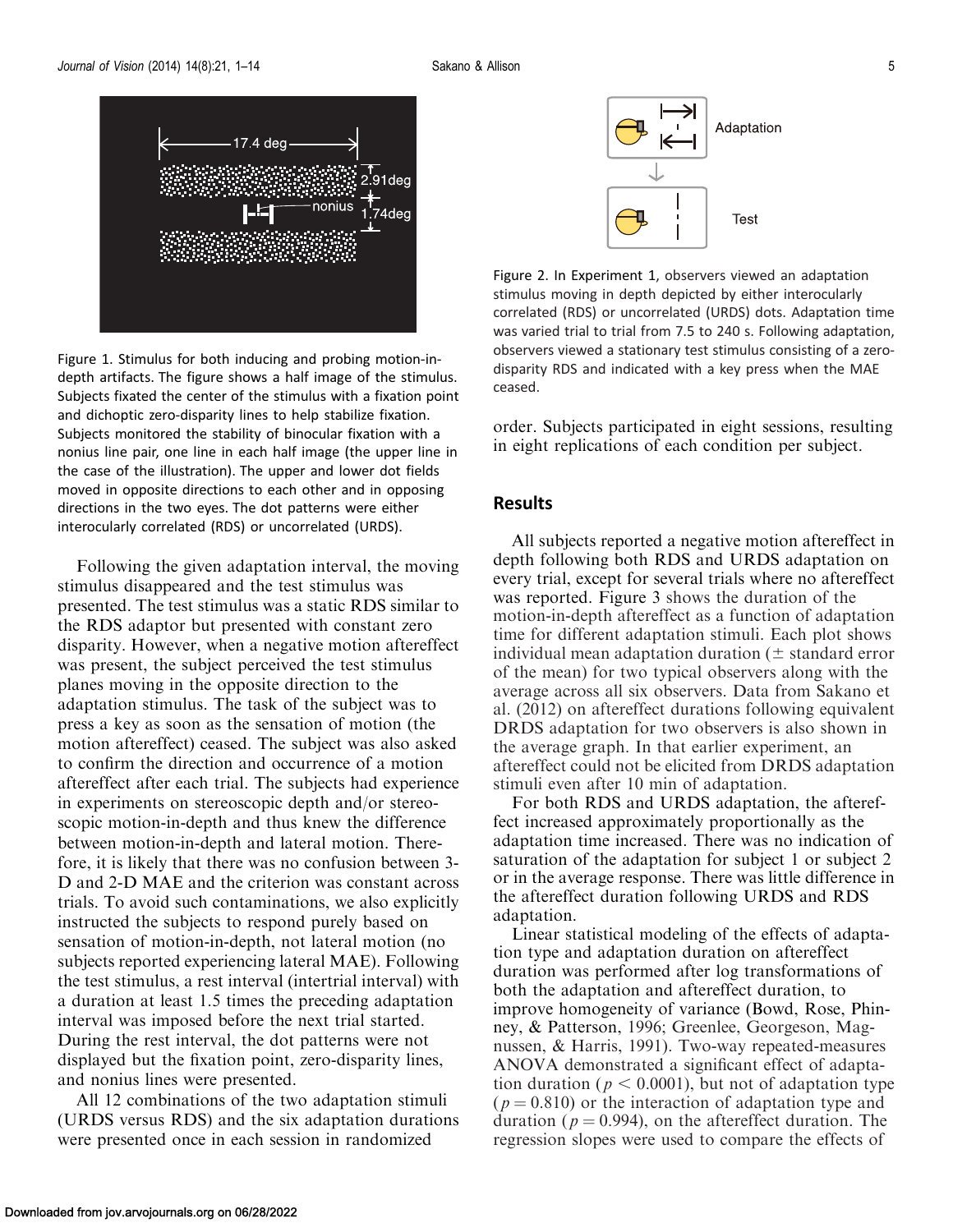<span id="page-5-0"></span>

Figure 3. Motion-in-depth aftereffect duration as a function of adaptation time for URDS and RDS adaptation stimuli. Each plot shows individual adaptation duration  $(±$  standard error of the mean) averaged across all the trials for two typical observers (the top graphs). In trials in which the aftereffect did not occur, the duration was dealt with as 0 s. The aftereffect durations averaged across all six subjects are also shown (the bottom graphs). In these two graphs, in each subject, the aftereffect duration was averaged across all trials dealing with no-aftereffect trials as 0-s duration (the lower left graph) or was averaged across only trials in which the aftereffect occurred (the lower right graph). In the lower left graph, data from Sakano et al. ([2012\)](#page-12-0) for aftereffect durations following equivalent DRDS adaptation are also shown.

the adaptation type. For data pooled across the subjects, the regression coefficients of the RDS and URDS adaptation were significantly larger than zero ( $p$ )  $= 0.0001$  and 0.0002, respectively), confirming a significant increase in aftereffect duration with increase in adaptation period. There was no significant effect of adaptation type (RDS versus URDS) on the slope of the regression between adaptation duration and aftereffect duration ( $p = 0.567$ ). These patterns were confirmed by similar analyses on individual data. The regression coefficients of the RDS and URDS adaptation were significantly larger than zero for every subject ( $ps$  between 0.0001 and 0.0156) except for the URDS adaptation in one subject, which was positive but not significant ( $p = 0.093$ ). The effect of adaptation time (adaptation duration coefficient) was not significantly different for RDS compared to URDS adaptation for any subject ( ps between 0.086 and 0.944).

Post hoc testing with control for multiple comparisons using Tukey's HSD test confirmed that the aftereffect duration following URDS adaptation was not significantly smaller than following RDS adaptation for any adaptation interval. However, this does not appear to be due to aftereffect saturation, since aftereffects after 120 or 240 s were significantly larger than aftereffects after 30, 15, or 7.5 s.

# Experiment 2: Adaptation to repeated two-frame motion

Previous studies using adaptation methods have consistently suggested the significant contribution of IOVD to the perception of motion-in-depth (Brooks, [2002;](#page-11-0) Czuba et al., [2011](#page-12-0), [2012;](#page-12-0) Sakano et al., [2012](#page-12-0)). However, Nefs and Harris ([2010\)](#page-12-0) reported very weak or no contribution of IOVD in experiments measuring sensitivity to the direction of motion-in-depth in a twoframe sequence (rather than an adaptation method). In Experiment 2, we used a novel, two-frame adaptation sequence to test for the contribution of an adaptable IOVD mechanism in the presence of balanced, rather than degraded and incoherent, changing disparity. During the adaptation phase, the two cues were coherent and consistent and the changing disparity was always well defined. Thus, the role of IOVD mechanisms could be evaluated in the context of CD without the need to degrade the disparity information in the stimuli. If the adaptation to repeated two-frame motion-in-depth induces MAE in depth, it would suggest that the adaptable IOVD mechanisms contribute significantly to the perception of motion-in-depth even in a two-frame motion sequence.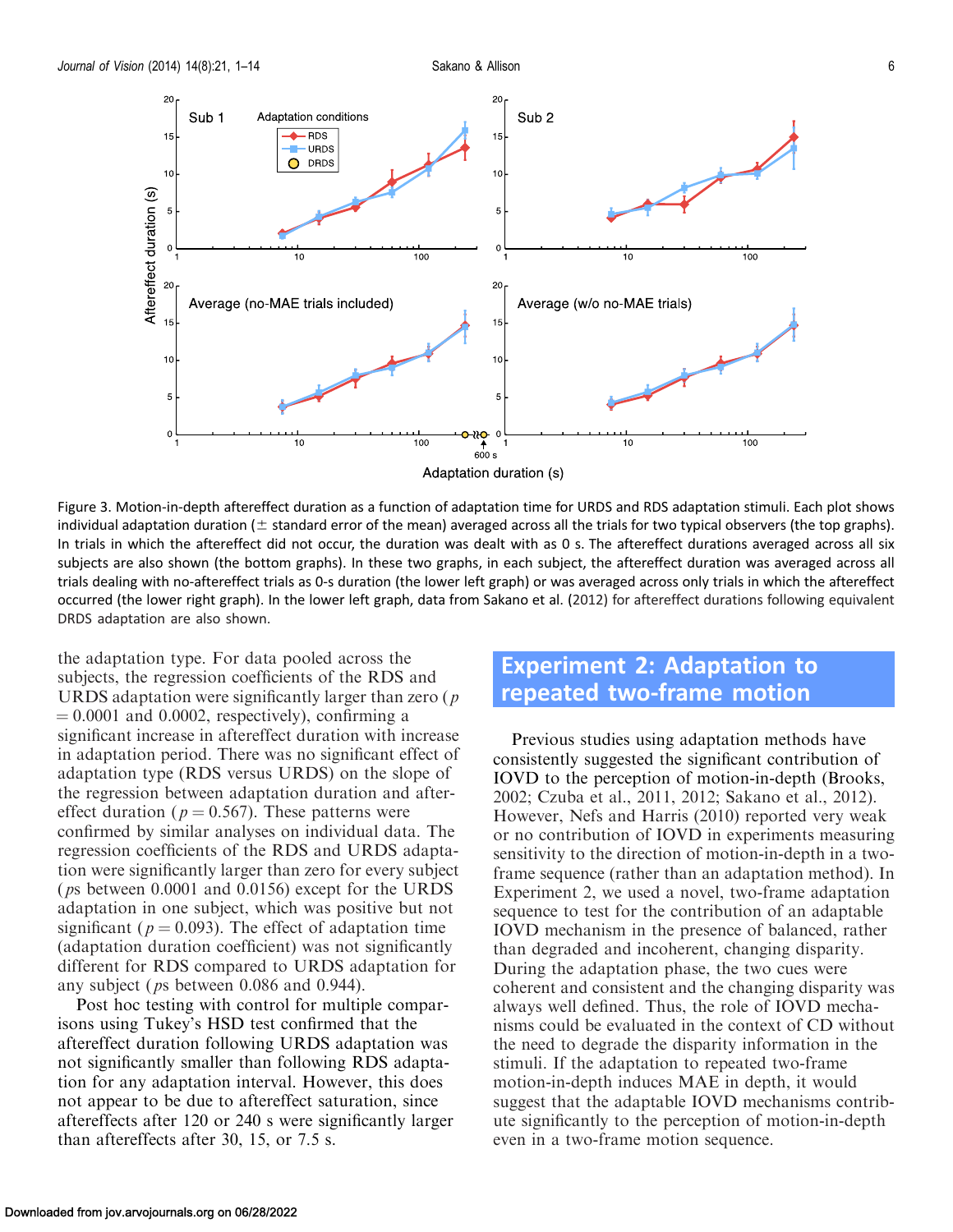# Methods

The apparatus, stimuli, and procedure were similar to those in [Experiment 1](#page-3-0) with the following exceptions: The stimulus refresh rate was 120 Hz (60 Hz per eye), but the display was only updated every four refresh cycles, for a frame rate of 15 Hz. The adaptation stimulus was an RDS in which the absolute disparity alternated every frame between two values while the dot distribution changed randomly every second frame (Figure 4). Thus, instead of continuous approaching or receding motion, according to disparity the stimulus alternated back and forth every 67 ms (i.e., on each frame at 15 Hz), and approaching and receding disparity changes were balanced. Thus if changing disparity mechanisms adapted, they would be adapted to alternating motion, and no motion aftereffect in depth would be expected. The top field of dots alternated between zero and 4.36 arcmin crossed disparity, while the bottom field of dots alternated between zero and 4.36 arcmin uncrossed disparity. The two halves of the display changed disparity in opposite directions so that the top receded when the bottom approached and vice versa. As a consequence, both halves of the display were at zero disparity at the same frame and also disparate with respect to fixation at the same time. Note that unlike in [Experiment 1](#page-3-0), there was no blank period when the stimulus was reset in depth.

As well as alternating back and forth in disparitydefined depth, a new sample of locations for the random dots comprising the stimulus was chosen on every second frame (every 133 ms). In other words, the same dot pattern was shown on two consecutive frames, then a new sample of dots was generated for the stimulus for the next frame, which in turn persisted for two frames before being changed; and this pattern was repeated. When the dot pattern was the same across two frames, the displacement of the dot patterns in each eye produced a monocular apparent motion signal. Thus the change in disparity between two frames with persistent texture contained both changing disparity and interocular motion signals. In contrast, when the texture changed across frames, there was still a coherent change in disparity but no coherent motion signal in each half image. Across any two of the frames with texture change, the direction of motion-in-depth specified by the IOVD cue could be slightly biased to either approaching or receding motion depending on the dot distributions, but would be zero (i.e., no motion-in-depth) when averaged through the adaptation period. The direction of the coherent motion signal was determined by the relative phase between the disparity alterations and the texture changes.

Thus, the stimulus provided a coherent approaching or receding interocular velocity difference signal for adaptation and a balanced changing disparity signal



Figure 4. [Experiment 2](#page-5-0) studied adaptation to an interocular velocity difference signal and a balanced changing disparity signal. Observers viewed an adaptation stimulus moving in depth as depicted by an interocularly correlated random-dot pattern that was refreshed every second frame. The stimulus alternated between having depth (the top panel on the lefthand side of the figure) to having zero depth/disparity (bottom panel on the left-hand side of the figure). The dots persisted across the transition from depth to no depth, but the sample of dots was changed (i.e., a new sample of dot positions was randomly chosen) when the stimulus transitioned from flat to having depth. Following adaptation, the observers viewed a stationary test stimulus consisting of a zero-disparity RDS (the right hand side of the figure) and indicated with a key press when the MAE ceased.

that averaged to zero over time. In this experiment, we changed the texture on the frames where the stimulus had zero disparity. Thus the top field of dots contained a receding motion signal and the bottom field of dots contained an approaching motion signal.

The test stimulus was a stationary RDS with zero disparity equivalent to a frame of the adaptation stimulus (with a different random assignment of dot locations) depicting a frontoparallel plane. As in [Experiment 1,](#page-3-0) subjects used a key press to indicate that the impression of motion-in-depth had ceased and confirmed the presence and direction of the MAE in depth.

Two of the subjects from [Experiment 1](#page-3-0) (one author and one naïve volunteer, but they were not subject 1 or 2 of [Experiment 1](#page-3-0)) participated in [Experiment 2.](#page-5-0) Each condition was repeated eight times per subject. A rest period of at least 30 s was required between trials in order to minimize carryover of adaptation effects.

### Results

Both subjects reported a negative motion aftereffect in depth following adaptation on every trial. Thus, following receding motion signals but balanced changing disparity signals in the top half of the display, they perceived approaching motion in a stationary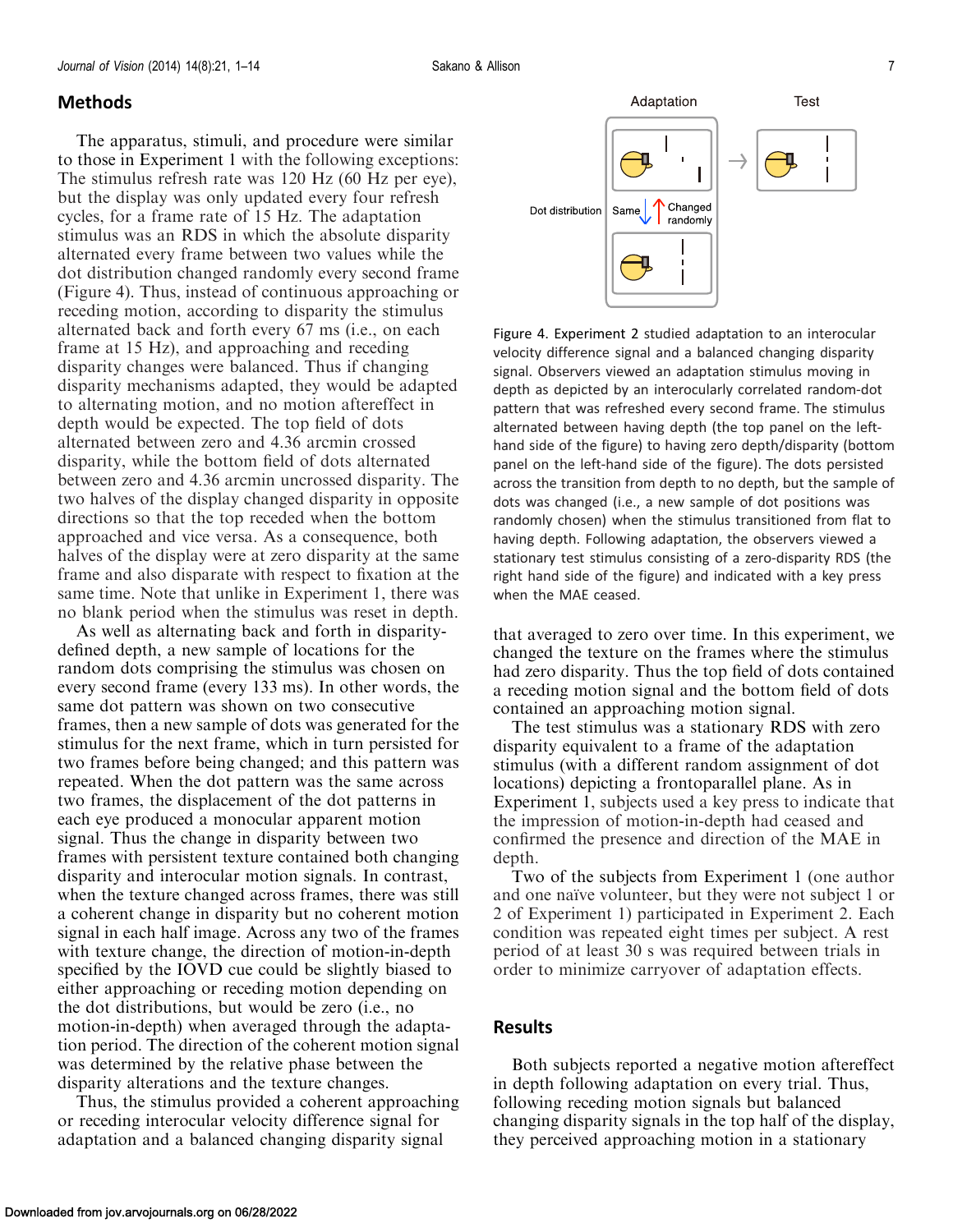<span id="page-7-0"></span>stimulus placed in the adaptation location (and conversely, after approaching motion in the bottom half of the display they reported receding motion in a stationary test stimulus). Figure 5 shows the frequency of occurrence and duration of the motion-in-depth aftereffect. The aftereffect was present on all trials for each subject and lasted several seconds.

# Experiment 3: Generality of the results

Recently, Nefs et al. ([2010\)](#page-12-0) reported individual differences in relative prevalence of the CD and IOVD mechanisms within a normal population. Moreover, they reported that in the majority of the population, the CD mechanism is more sensitive to motion-in-depth than the IOVD mechanism is. The results of [Experi](#page-3-0)[ments 1](#page-3-0) and [2](#page-5-0) suggest that the MAE in depth was caused (at least mainly) by adaptation to IOVD but not to CD in our sample of subjects with previous experience in stereoscopic psychophysical experiments. Given the reported variation in sensitivity to IOVD, it is important to determine whether the MAEs in depth reported in [Experiments 1](#page-3-0) and [2](#page-5-0) are representative of a normal population of untrained observers. To address this question, we repeated a subset of [Experiments 1](#page-3-0) and [2](#page-5-0) with 12 naïve and untrained subjects in a short single-session experiment.

### Methods

Twelve naïve volunteers (two women and 10 men, 29–48 years of age, mean 39.4) participated in this experiment. All had normal or corrected-to-normal visual acuity and normal stereo acuity of at least 40 s of arc (Stereo Fly Test, Stereo Optical Company, Inc., Chicago, IL). None of them had previous experience in psychophysical experiments that presented stereoscopic motion-in-depth (including [Experiments 1](#page-3-0) and [2](#page-5-0) of the present study).

Methodological details were similar to those in [Experiments 1](#page-3-0) and [2,](#page-5-0) with the following exceptions: The stimuli were presented on a 19-in. CRT monitor  $(39.5 \times 29.6 \text{ cm}, \text{Mitsubishi Diamond}$ RDF223G) refreshed at 120 Hz and viewed through stereo shutter goggles (Crystal Eyes 3, StereoGraphics Co.). To minimize cross talk between the images presented to the two eyes, we used only red phosphor on the monitor, which was comparatively faster (Sakano & Ando, [2010\)](#page-13-0). The measured cross talk was less than 0.6%. Bright features in the stimulus were presented at 1.99 cd/m<sup>2</sup> on a dark background ( $< 0.001$ )  $\text{cd/m}^2$ ) when viewed through shutter goggles. The



Sub<sub>1</sub>

 $Sub<sub>2</sub>$ 

100

 $\overline{0}$ 

frequency (%) Aftereffect

Figure 5. Motion-in-depth aftereffect frequency and duration following adaptation to an interocular velocity difference signal and a balanced changing disparity signal.

viewing distance was 50 cm. We ran the same experimental program as that used in [Experiments 1](#page-3-0) and [2](#page-5-0) so that the time courses of each trial remained the same. The stimulus configuration also remained the same, but the angular size of the whole stimulus was 2.33 times larger than that of [Experiments 1](#page-3-0) and [2.](#page-5-0) The resulting dimensions of each of two frontal planes (see [Figure 1\)](#page-4-0) and each dot were  $40.6^{\circ} \times 7.06^{\circ}$  and 31.8  $\times$ 31.8 arcmin, respectively. Preliminary observations suggested that increasing the angular size of the stimulus produced a slightly clearer impression of MAE in depth in this apparatus.

Each subject participated in a single session that consisted of:

- (a) one trial of RDS and one trial of URDS 2-min adaptation stimuli from [Experiment 1](#page-3-0). The rate of CD or IOVD was  $5.30\%$ , simulating a mean motion-in-depth of 35.6 cm/s. The top plane traversed a disparity interval of  $-42.4$  arcmin of crossed disparity to  $+42.4$  arcmin of uncrossed disparity with respect to fixation on the screen, while the bottom moved over the same range in the opposite direction. This simulated a motion-indepth of 9.5 cm for each plane. The adaptation lasted 2 min.
- (b) one trial of the two-frame stimulus from [Experi](#page-5-0)[ment 2.](#page-5-0) The top field of dots alternated between zero and 10.6 arcmin crossed disparity, while the bottom field of dots alternated between zero and 10.6 arcmin uncrossed disparity.

The order of these three conditions (i.e., RDS, URDS, and two-frame) was randomized for each subject. A rest period of at least 30 s was imposed between trials in order to minimize carryover of adaptation effects.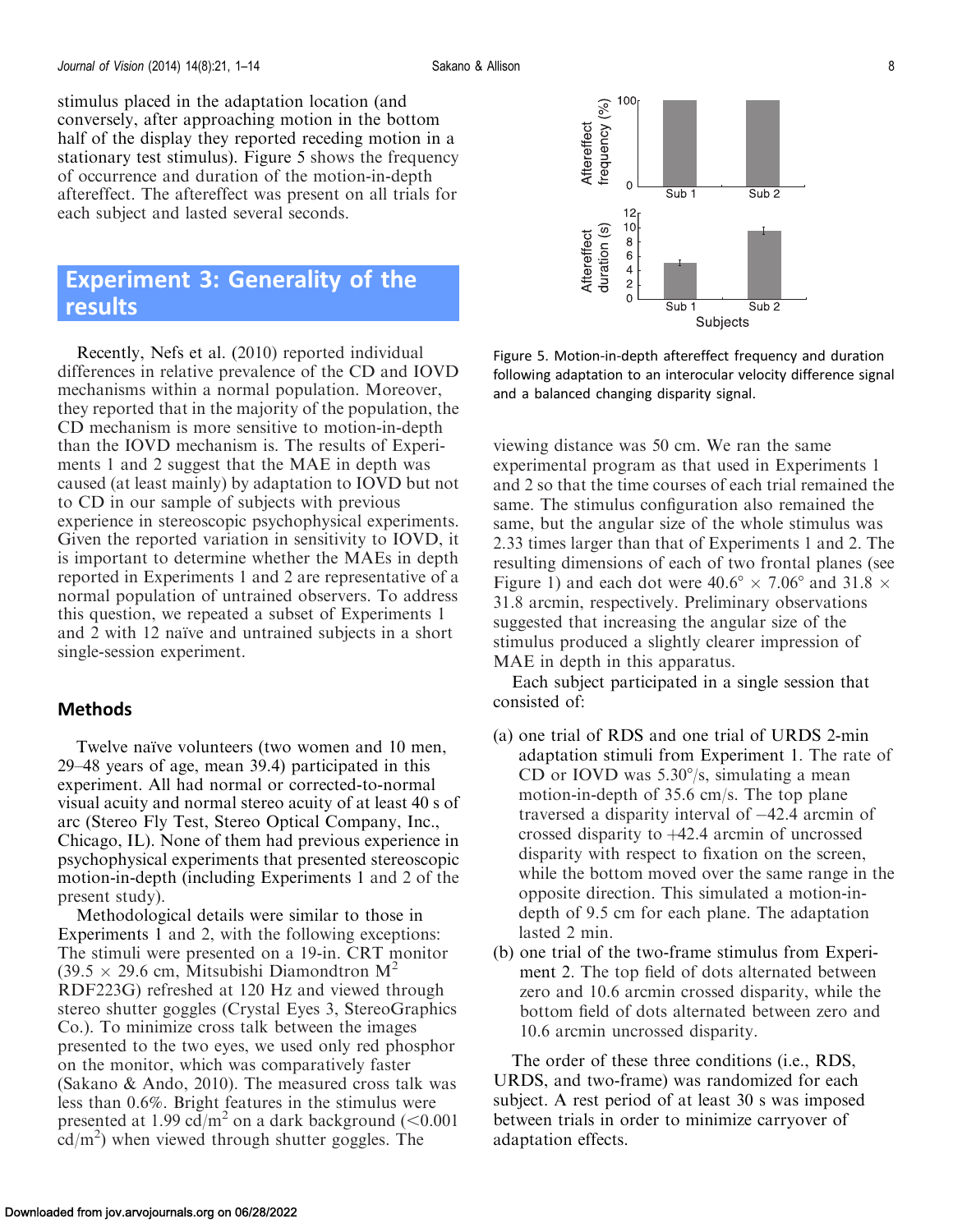### Results

In both the RDS and URDS adaptation conditions, 10 of 12 subjects reported a negative motion aftereffect in depth following adaptation (Figure 6). The other two subjects did not report the aftereffect in either the RDS or the URDS condition. After the two-frame adaptation, seven of 12 subjects reported the aftereffect. The two subjects who did not report the aftereffect in the RDS and URDS conditions did not report the aftereffect in the two-frame condition either. In terms of the aftereffect duration, we performed one-way, within-subjects ANOVA followed by Tukey's HSD post hoc test. ANOVA showed no significant effect of adaptation condition ( $p = 0.0583$ ) when the data for two subjects who did not experience the aftereffect were excluded, while that effect was significant ( $p = 0.0032$ ) when those data were included with a 0-s aftereffect duration. Importantly, post hoc testing with control for multiple comparisons using Tukey's HSD test showed that the aftereffect duration was comparable in the RDS and URDS conditions in both cases ( $p > 0.05$ ). The average aftereffect duration in the two-frame adaptation condition was significantly shorter than those in the RDS and URDS conditions if reports of no aftereffect were treated as 0-s duration ( $p < 0.05$ ). When trials in which an aftereffect was not reported were excluded rather than counted as zero duration, the average aftereffect duration in the two-frame adaptation condition was still shorter than those in the RDS and URDS conditions, but the difference was not significant.

# **Discussion**

These experiments provide evidence for a significant contribution of an adaptable mechanism based on dichoptic motion for the perception of motion-in-depth even in a two-frame motion sequence. In addition, these results provide evidence against the existence of a CD mechanism specialized to see motion-in-depth. We will discuss these mechanisms in detail.

### CD mechanisms specialized to detect motion-indepth

In the first experiment, we tested whether the equivalence of motion aftereffects after adaptation to RDS  $(CD + IOVD)$  and URDS (IOVD) stimuli found in our previous study (Sakano et al., [2012\)](#page-12-0) could be explained by saturation of the motion aftereffect. We found that aftereffect duration increased with exposure duration, with little evidence of saturation over the



Figure 6. Results of [Experiment 3](#page-7-0). The number of subjects in whom motion-in-depth aftereffect occurred (the top graph), the duration of the aftereffect averaged across the subjects in whom the aftereffect occurred (the middle graph), and the average duration across all subjects treating no-aftereffect as 0 s duration (the bottom graph). The dashed line in the top graph indicates the number of subjects (12 subjects). The error bars indicate  $\pm 1$  standard error of the mean.

range tested. Furthermore, RDS and URDS stimuli produced equivalent aftereffect durations at all adaptation durations. Thus, we conclude that URDS stimuli with only coherent **IOVD** produce as strong an aftereffect as RDS stimuli with coherent CD and IOVD, and that this is not a result of ceiling effects.

Also, in the third experiment we confirmed the findings of the first experiment with 12 naïve and untrained subjects for the two-minute adaptation conditions only. We found that MAE in depth occurred in the majority of the subjects (10 of 12 subjects) both in the RDS and URDS adaptation conditions. Importantly, all 10 subjects who reported the aftereffect in the RDS  $(CD + IOVD)$  condition also reported the aftereffect in the URDS (IOVD) condition. Moreover, as in [Experiment 1,](#page-3-0) the aftereffect duration was comparable in the RDS and URDS conditions. These results suggest that adaptation to IOVD, but not to CD, is responsible for MAE in depth even in untrained observers.

As described in the [Introduction](#page-0-0), interpretations of previous adaptation studies supporting the existence of a CD mechanism specialized to detect motion-in-depth are debatable. Brooks [\(2002](#page-11-0)) found that the velocity aftereffect to approaching motion was significantly larger following RDS adaptation than URDS adapta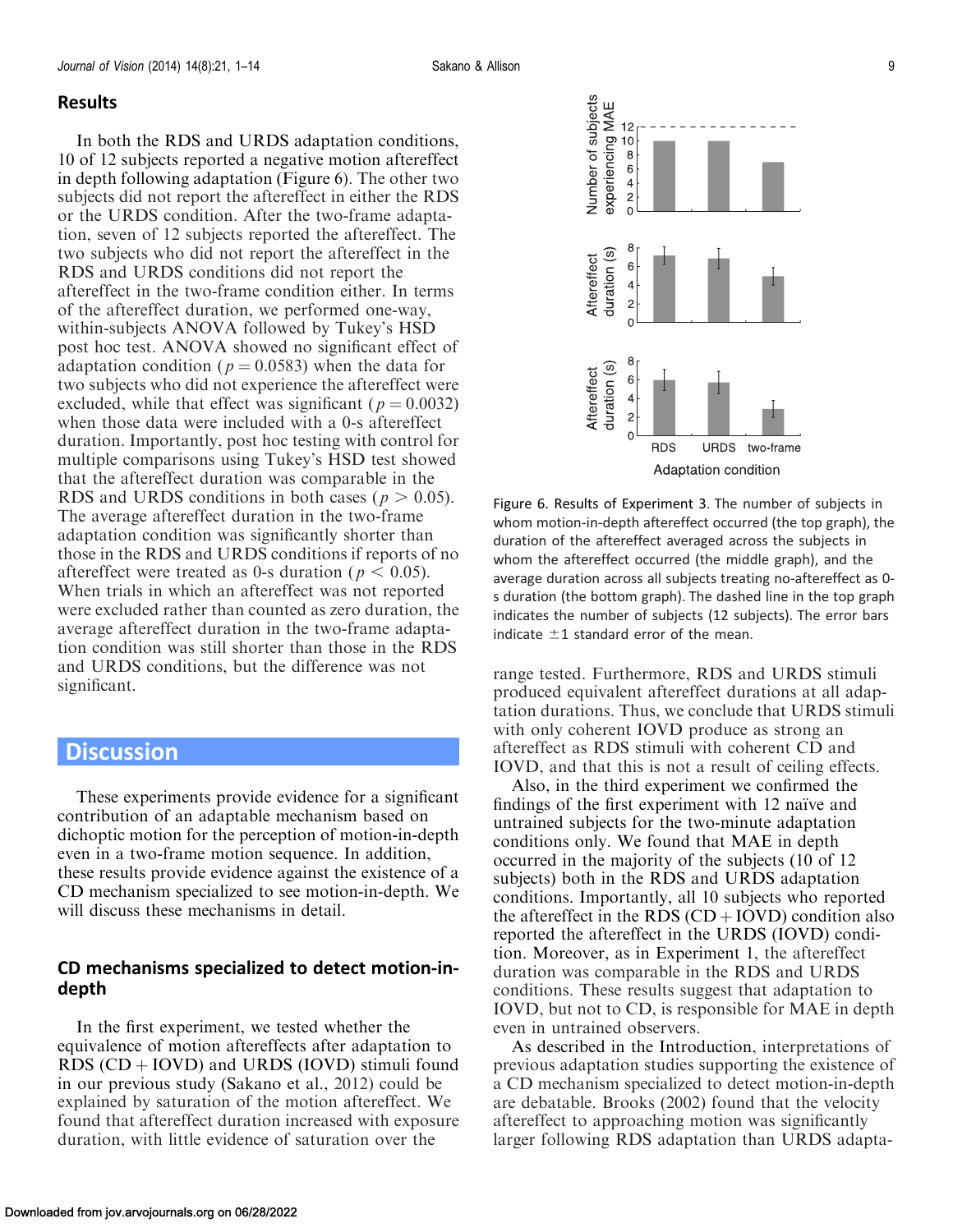tion when the RDS adaptor had uncrossed disparity through the entire adaptation period but not when the RDS adaptor passed through a surrounding, similarly textured plane. The author interpreted this as evidence of CD adaptation, but the RDS stimulus had a welldefined disparity pedestal, while the mean disparity of the URDS stimulus was undefined and effectively zero. As a result, the difference could be due to more effective adaptation of stimuli that were separated from the fixation plane rather than to the presence of a CD signal. This could be because stimuli on a pedestal had increased visibility (Portfors & Regan, [1997](#page-12-0)), because there were persistent monocular occlusion regions, or simply because depth of adaptation varies with apparent depth or apparent speed (stimuli were presented with an uncrossed disparity pedestal, which geometrically predicts a higher speed than for stimuli at the fixation plane). Regan, Portfors, and Hong [\(1997](#page-12-0)) reported that adaptation to DRDS simulating backand-forth motion-in-depth decreases the sensitivity to such motion (see also Regan et al., [1998](#page-12-0)). However, this aftereffect could have been caused by adaptation of static disparity detectors tuned to the adaptor's range of disparity, because they measured depth threshold in terms of peak-to-peak disparity. Similarly, Czuba et al. ([2011, 2012](#page-12-0)) found an MAE in depth following adaptation to CD in DRDS. However, we have found no reliable aftereffect after adaptation to DRDS when we have controlled for the effects of vergence eye movements and depth adaptation (Sakano et al., [2012](#page-12-0)). In [Experiments 1](#page-3-0) and [3](#page-7-0) of the present study, we found no significant difference in aftereffect between the RDS and URDS adaptation conditions accounting for possible ceiling effects.

Taken together, we find no persuasive evidence for the contribution of adaptable CD mechanisms specialized to detect motion-in-depth or for the existence of the mechanism itself.

### Seeing two-frame motion-in-depth based on IOVD mechanisms

In the second experiment we used a novel stimulus that contained both coherent CD and IOVD cues. In this stimulus, CD was coherent and well defined, unlike in URDS, but unlikely to result in a negative aftereffect. Oscillating motion-in-depth has been shown to reduce sensitivity to oscillations of a similar frequency (Regan & Beverley, [1973](#page-12-0)), but the balanced nature of the stimulus should have not produced any motion aftereffect due to CD. The adaptation stimulus used in the second experiment of the present study did provide coherent two-frame apparent motion-in-depth, and this seemed sufficient to produce a robust motion aftereffect in depth. Thus, stereomotion mechanisms

based on the temporal correlation of the monocular inputs can adapt even in the presence of coherent CD signals. These results suggest that the IOVD mechanisms contribute to the perception of motion-in-depth even if the motion is composed of only two frames.

Also, in the third experiment we confirmed these findings with 12 naïve and untrained subjects. We found that an MAE in depth occurred in the majority of the subjects (seven of 12 subjects), although the proportion was lower than those in the RDS and URDS conditions. These results suggest that even in untrained observers, the IOVD mechanisms contribute to the perception of motion-in-depth even if the motion is composed of only two frames.

To our knowledge, the only other study to use twoframe motion to examine binocular cues to motion-indepth is by Nefs and Harris [\(2010](#page-12-0)), who reported results seemingly at odds with those found in [Exper](#page-5-0)[iments 2](#page-5-0) and [3](#page-7-0) of the present study. Their results suggested that IOVD cues were very weak or ineffective in two-frame stimuli (presented once, not alternately as in our experiment), whereas we found substantial MAE to two-frame apparent motion-in-depth. In their main experiment, Nefs and Harris presented two-frame sequences where an RDS or DRDS stimulus jumped from either a large crossed disparity on the first frame to a large uncrossed disparity on the second or vice versa. For the URDS version, the dot displacement in each half image was equivalent to half the disparity in the binocularly correlated sequences. Such a large change in depth was easily discernable when the stimulus had coherent disparity (RDS or DRDS) and was visible for a long time before and after the step in depth (the authors referred to this as the ''stimulus frame time''). Thus, to measure stimulus strength, they varied the stimulus frame time and the coherence to vary the strength of the stimulus. The coherence was the percentage of dots that were signal dots, with the remainder noise dots that were randomly placed independently on the first and second frames. The main measure was the coherence threshold for discriminating the direction of motion at each frame time for each stimulus type. Nefs and Harris found that only one observer could judge the direction of motion-in-depth in the URDS case and only at near 100% coherence. In contrast, with DRDS and RDS stimuli subjects could judge the direction of the depth displacement, particularly when the frames were presented for 250 ms or more, and with increasing tolerance to lack of coherence as frame time increased.

The use of a forced-choice discrimination task and the dependence on frame rate, however, strongly suggest that subjects were judging either the initial depth of the stimulus (which could be used to perform the task in the RDS and DRDS cases but not the URDS case) or the difference in static depth at the start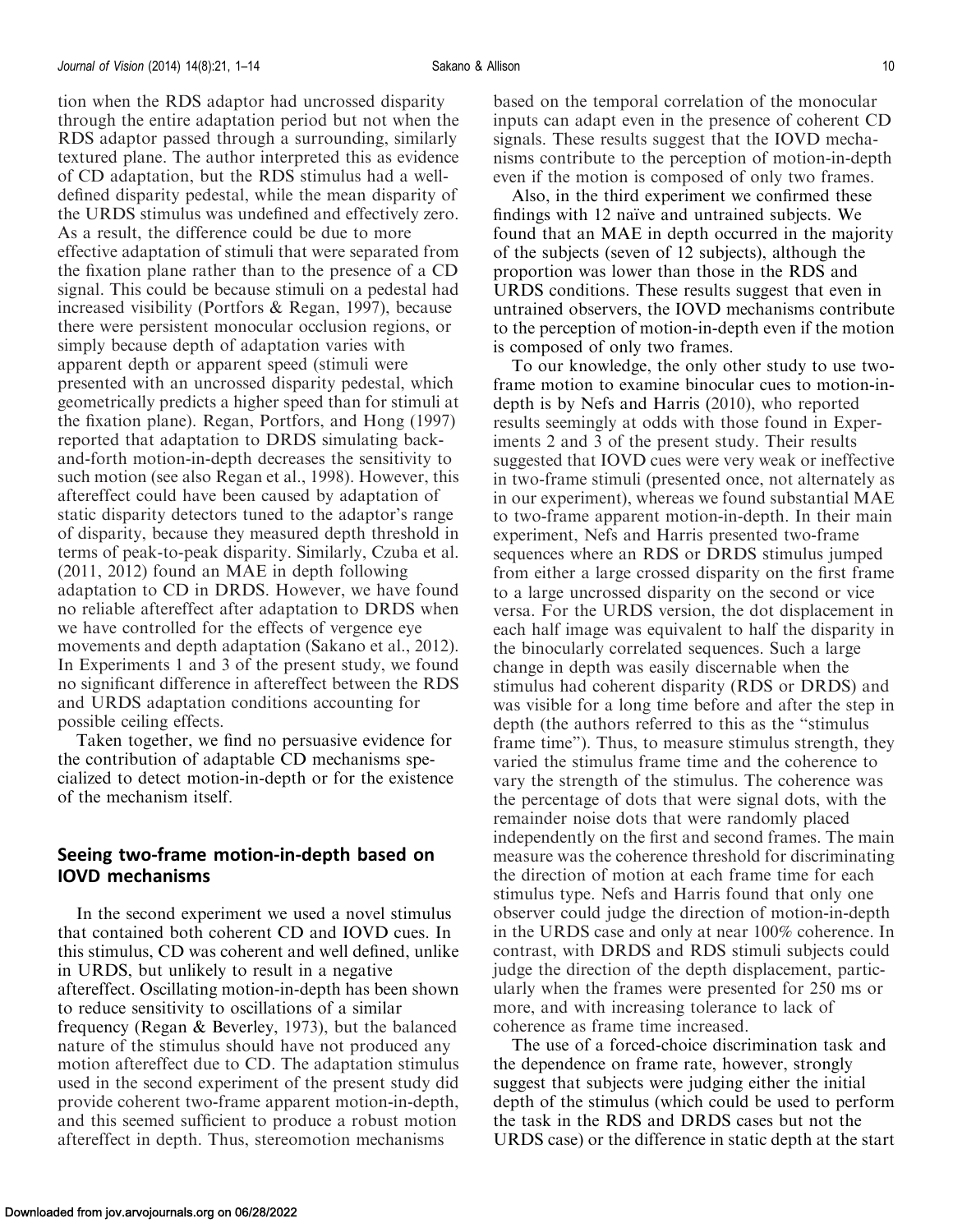and beginning of the trial. Another consideration suggesting this interpretation is the fairly large disparity step (19.8 arcmin), which might have exceeded the range of local motion processing mechanisms (Boulton & Baker, [1993](#page-11-0)). A second experiment presenting the stimuli on a depth pedestal suggested that subjects were in part using the depth sign of the initial frame to perform the task. In the second experiment, the observers could undertake a similar initial position or displacement strategy, although they would need to judge depth magnitude as well as sign. Nefs et al. ([2010](#page-12-0)) also used the similar stimuli and tasks, although the motion was continuous rather than two-frame, and thus the subjects could have judged the motion direction based on the depth sign of the first half of motion-in-depth in the RDS and DRDS conditions, but not in the URDS condition, which the authors referred to as the ''TCRDS condition.''

Thus, in the experiments of Nefs and Harris ([2010](#page-12-0)) and Nefs et al. [\(2010](#page-12-0)), observers were probably using depth or depth displacement to perform the threshold task. In our [Experiments 2](#page-5-0) and [3,](#page-7-0) the adaptor was of alternation in depth and we were measuring suprathreshold aftereffects. A clear and strong motion aftereffect was produced by the modest-amplitude, twoframe apparent motion sequence. The disparity signal was always clearly present in the stimulus, and arguably the CD signal was stronger than the IOVD signal, since it was present on every frame change, whereas IOVD was only coherent on alternate frame changes. Thus a clear effect of an adaptable IOVD mechanism could be demonstrated in the presence of balanced, rather than degraded and incoherent, changing disparity even in a (repeated) two-frame motion sequence.

### On individual differences

As discussed previously, in the third experiment we repeated conditions from the first and second experiments with 12 naïve and untrained subjects and found that MAE in depth occurred in the majority of the subjects in all adaptation conditions. These results are consistent with those of [Experiments 1](#page-3-0) and [2](#page-5-0) and thus rule out the possibility that the results of those experiments only reflect the characteristics of the visual system of selected subjects who are well experienced in stereoscopic motion-in-depth.

Nevertheless, two subjects did not report an aftereffect in any adaptation conditions in [Experiment 3](#page-7-0). This result is consistent with those of Nefs et al. ([2010](#page-12-0)) and Watanabe et al. [\(2008](#page-13-0)), who concluded that there are individual differences in the sensitivity of the IOVD mechanism.

Similarly, in the two-frame adaptation condition of [Experiment 3](#page-7-0), three additional subjects reported no

aftereffect. This lack of the aftereffect also might also be attributed to lower sensitivity to IOVD (or prior for monocular motion) in these five subjects compared with the other seven subjects. The effects of sensitivity to IOVD were expected to be most pronounced for the two-frame condition, as the duty cycle of adaptation was low (50%; one of two frame transitions) and interleaved with the frame transition in which the IOVD signal was random and presumably disruptive to adaptation. In contrast, in the RDS and URDS conditions the duty cycle was high (88.9%; 16 of 18 frame transitions) and there might have been less disturbance because of the blank frame.

### On unintended binocular matching in URDS

In agreement with the idea that URDS stimulates the IOVD and not the CD mechanism, Shioiri, Matsumiya, and Matsubara ([2012\)](#page-13-0) simulated the response of disparity energy neurons to URDS stimuli and confirmed that these model neurons do not respond to such incoherent disparity signals in a coherent manner. However, it could be argued that CD was contained not only in the RDS adaptor but also in the URDS adaptor in [Experiments 1](#page-3-0) and [3](#page-7-0) because of persistent binocular matching of chance correspondences (Allison & Howard, [2011](#page-11-0)). Such a ''dynamic disparity'' signal would rely on persistence of matching, not instantaneous matching of frames. However, even if persistent matching enabled extraction of a CD signal in the URDS stimuli, only a certain proportion of wellmatched dots should have contained CD, while in the RDS, all dots should have except for some unpaired dots presented close to the left and right edges of the planes. Thus, the effects of adaptation of the CD signal should still manifest as a difference in aftereffect between the RDS and URDS conditions.

# Existence and characteristics of adaptable IOVD mechanisms

When combined with previous reports of motion-indepth produced by binocularly uncorrelated stimuli (Allison et al., [1998;](#page-11-0) Grafton, Nefs, & Harris, [2009](#page-12-0); Rokers, Czuba, Cormack, & Huk, [2011;](#page-12-0) Shioiri et al., [2000\)](#page-13-0), effects of motion adaptation on perceived motion-in-depth (Brooks, [2002](#page-11-0); Czuba et al., [2011;](#page-12-0) Sakano et al., [2012;](#page-12-0) Shioiri et al., [2009](#page-13-0)), and correlation between characteristics of monocular motion perception and those of stereomotion (Brooks & Stone, [2004](#page-11-0), [2006\)](#page-11-0), these experiments provide compelling evidence for the existence and role of a motion-in-depth mechanism sensitive to IOVD. Such an IOVD adaptation process may not be wholly binocular, since after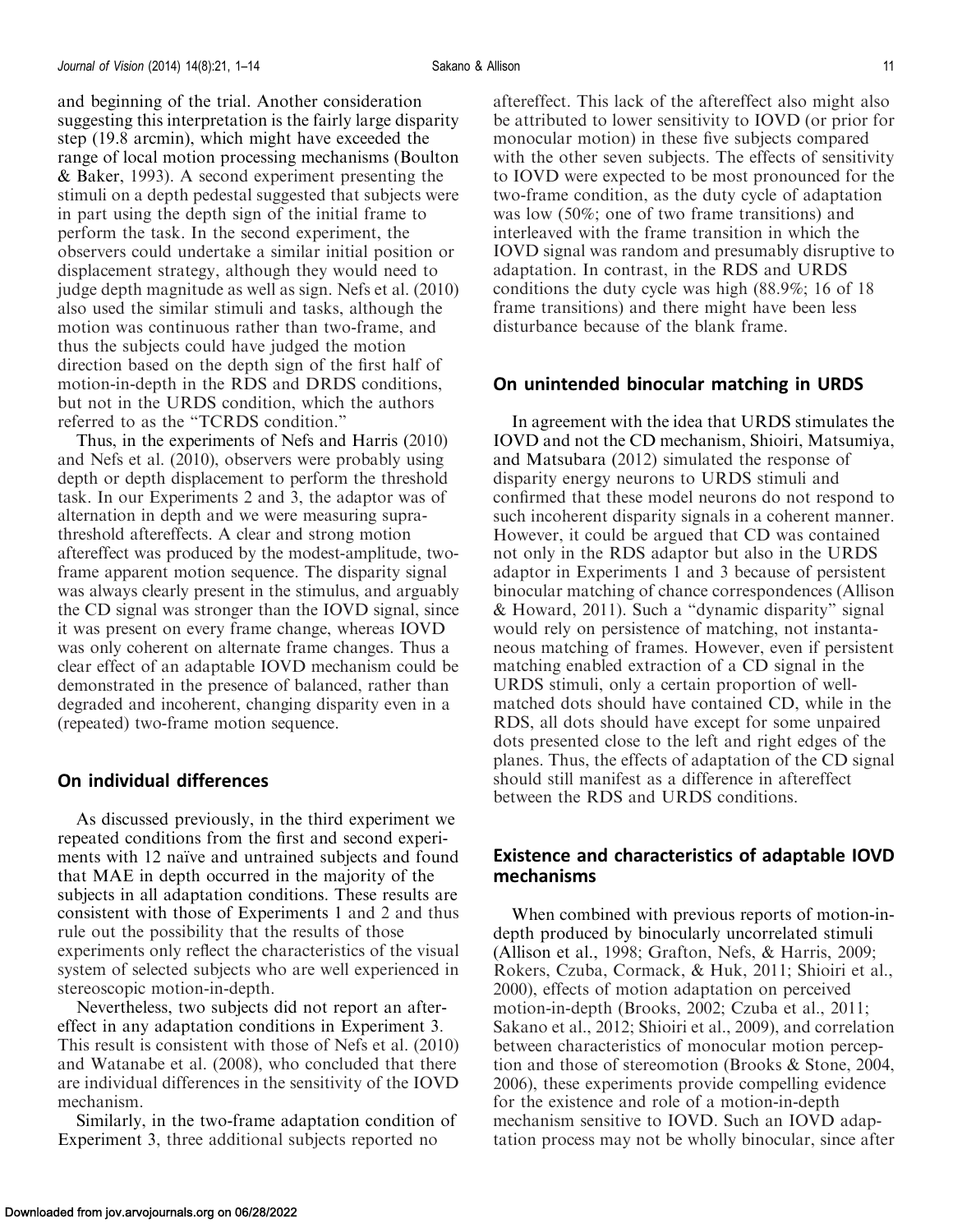<span id="page-11-0"></span>adaptation to monocular lateral motion, a binocularly viewed test pattern reportedly produces combined apparent motion-in-depth and lateral motion (Fernandez & Farell, [2006](#page-12-0); Shioiri et al., [2009\)](#page-13-0). These results suggest that monocular processes for motion-indepth based on IOVD are adaptable and responsible, at least in part, for the depth component of the MAE. However, the preponderance of evidence suggests that the adaptable IOVD mechanisms are binocular and that a significant amount of adaptation takes place after binocular combination. Shioiri et al. ([2009\)](#page-13-0) found that while lateral MAEs were spatial-frequency selective, MAEs in depth for stereomotion were not. Similarly, velocity information based on color and luminance appears to be combined prior to IOVD processing, suggesting that the IOVD estimation is performed at a higher stage of motion processing (Shioiri, Yoshizawa, et al., [2012](#page-13-0)). Finally, binocular adaptation produces an MAE with a depth component (diagonal motion-in-depth) when viewing a monocular test pattern, suggesting that adaptation occurs beyond the site of binocular combination (Sakano et al., [2012](#page-12-0)).

# **Conclusion**

The role of IOVD cues appears to predominate over changing disparity in stereomotion adaptation experiments, despite the theoretical and empirical evidence that predicts less cue conflict with monocular motionin-depth cues for ''pure CD'' in DRDS stimuli (Allison & Howard, 2000; Brooks & Stone, 2010). [Experiment 1](#page-3-0) suggests that this predominance cannot simply be explained by saturation of adaptable motion-in-depth mechanisms, and [Experiment 2](#page-5-0) shows that adaptation to IOVD can be demonstrated in the presence of coherent and well-defined CD signals in a repeated two-frame sequence. These experiments, combined with previous studies, suggest that the contribution of IOVD to the perception of motion-in-depth is substantial even in a two-frame motion, while that of CD is very limited (if any), at least at the stages of direction-selective mechanisms subject to an aftereffect phenomenon.

Keywords: motion-in-depth, stereomotion, changing disparity, interocular velocity difference, motion aftereffect

# Acknowledgments

This work was supported in part by grants from the Province of Ontario (Premier's Research Excellence Award), the Canadian Foundation for Innovation, and NSERC (Canada). Portions of this study have been

previously reported in abstract form (Sakano & Allison, [2006](#page-12-0), [2007\)](#page-12-0).

Commercial relationships: none. Corresponding author: Yuichi Sakano. Email: yuichi@nict.go.jp. Address: Universal Communication Research Institute, National Institute of Information and Communications Technology, Keihanna Science City, Kyoto, Japan.

# References

- Allison, R. S., & Howard, I. P. (2000). Stereopsis with persisting and dynamic textures. Vision Research, 40(28), 3823–3827, doi:10.1016/ S0042-6989(00)00223-6.
- Allison, R. S., & Howard, I. P. (2011). Motion in depth. In L. Harris & M. Jenkin (Eds.), Vision in 3D environments (pp. 163–186). Cambridge, UK: Cambridge University Press.
- Allison, R. S., Howard, I. P., & Howard, A. (1998). Motion in depth can be elicited by dichoptically uncorrelated textures. Perception, 27, Supplement, 46.
- Boulton, J. C., & Baker, C. L. (1993). Different parameters control motion perception above and below a critical density. Vision Research, 33(13), 1803–1811.
- Bowd, C., Rose, D., Phinney, R. E., & Patterson, R. (1996). Enduring stereoscopic motion aftereffects induced by prolonged adaptation. Vision Research, 36(22), 3655–3660.
- Brooks, K. R. (2002). Interocular velocity difference contributes to stereomotion speed perception. Journal of Vision, 2(3):2, 218–231, http://www. journalofvision.org/content/2/3/2, doi:10.1167/2.3. 2. [[PubMed](http://www.ncbi.nlm.nih.gov/pubmed/12678584)] [[Article\]](http://www.journalofvision.org/content/2/3/2.long)
- Brooks, K. R., & Stone, L. S. (2004). Stereomotion speed perception: Contributions from both changing disparity and interocular velocity difference over a range of relative disparities. Journal of Vision, 4(12):6, 1061–1079, http://www. journalofvision.org/content/4/12/6, doi:10.1167/4. 12.6. [[PubMed](http://www.ncbi.nlm.nih.gov/pubmed/15669911)] [[Article\]](http://www.journalofvision.org/content/14/12/6.long)
- Brooks, K. R., & Stone, L. S. (2006). Spatial scale of stereomotion speed processing. Journal of Vision, 6(11):9, 1257–1266, http://www.journalofvision. org/content/6/11/9, doi:10.1167/6.11.9. [[PubMed\]](http://www.ncbi.nlm.nih.gov/pubmed/17209733) [[Article\]](http://www.journalofvision.org/content/6/11/9.long)
- Brooks, K. R., & Stone, L. S. (2010). Accuracy of stereomotion speed perception with persisting and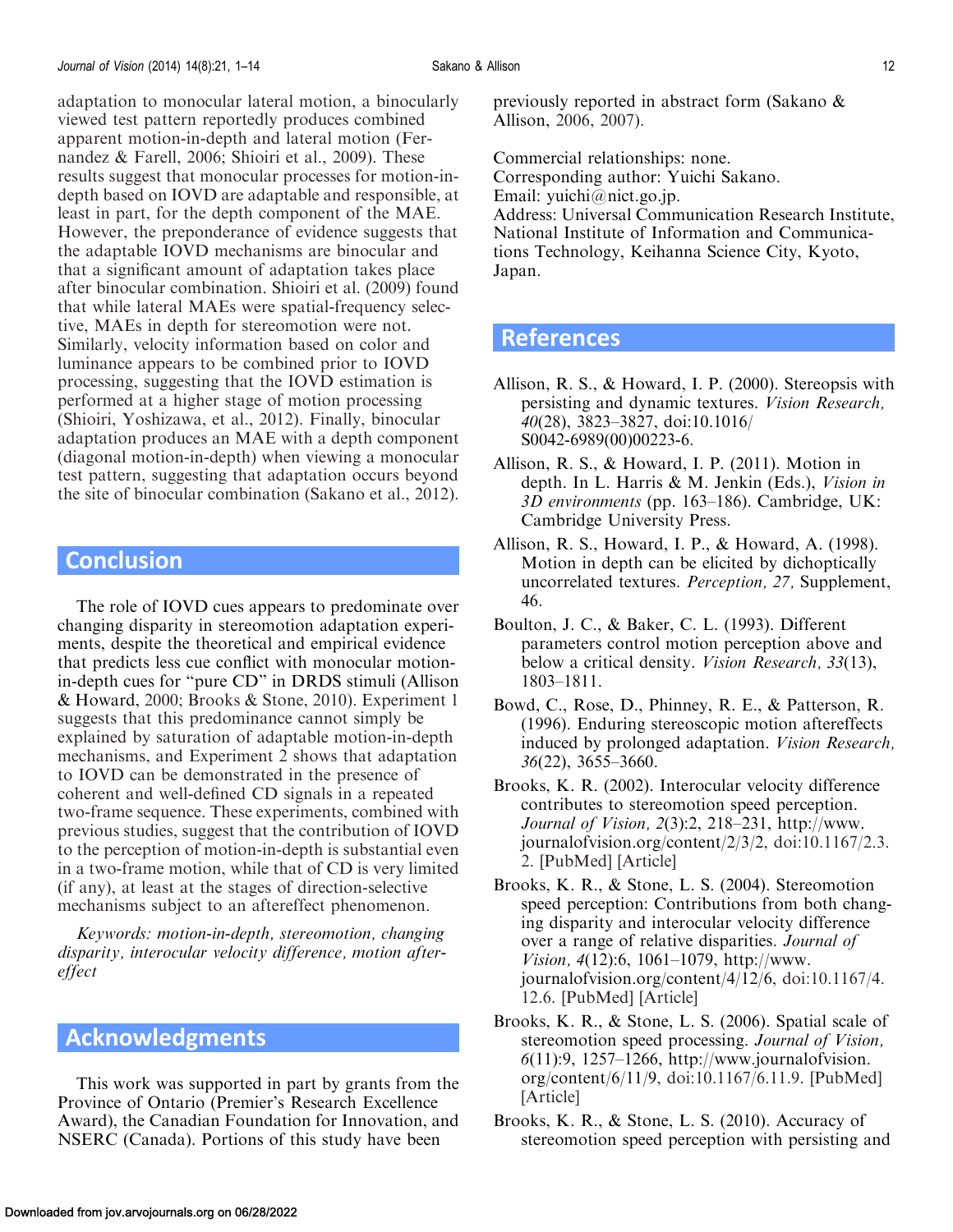<span id="page-12-0"></span>dynamic textures. Perceptual and Motor Skills, 111, 921–935, doi:10.2466/15.24.27.PMS.111.6.921-935.

- Culham, J. C., Verstraten, F. A. J., Ashida, H., & Cavanagh, P. (2000). Independent aftereffects of attention and motion. Neuron, 28, 607–615.
- Cumming, B. G., & Parker, A. J. (1994). Binocular mechanisms for detecting motion-in-depth. Vision Research, 34(4), 483–495, doi:10.1016/ 0042-6989(94)90162-7.
- Czuba, T. B., Rokers, B., Guillet, K., Huk, A. C., & Cormack, L. K. (2011). Three-dimensional motion aftereffects reveal distinct direction-selective mechanisms for binocular processing of motion through depth. Journal of Vision,  $11(10):18$ ,  $1-18$ , http:// www.journalofvision.org/content/11/10/18, doi:10. 1167/11.10.18. [[PubMed](http://www.ncbi.nlm.nih.gov/pubmed/21945967)] [[Article\]](http://www.journalofvision.org/content/11/10/18.long)
- Czuba, T. B., Rokers, B., Huk, A. C., & Cormack, L. K. (2012). To CD or not to CD: Is there a 3D motion aftereffect based on changing disparities? Journal of Vision,  $12(4)$ :7, 1–3, http://ww. journalofvision.org/content/12/4/7, doi:10.1167/12. 4.7. [\[PubMed\]](http://www.ncbi.nlm.nih.gov/pubmed/22508954) [\[Article](http://www.journalofvision.org/content/12/4/7.long)]
- Fernandez, J. M., & Farell, B. (2005). Seeing motion in depth using inter-ocular velocity differences. Vision Research, 45(21), 2786–2798.
- Fernandez, J. M., & Farell, B. (2006). Motion in depth from interocular velocity differences revealed by differential motion aftereffect. Vision Research, 46(8-9), 1307–1317.
- Gabbiani, F., Krapp, H. G., Koch, C., & Laurent, G. (2002). Multiplicative computation in a visual neuron sensitive to looming. *Nature*, 420(6913), 320–324, doi:10.1038/nature01190.
- Grafton, C. E., Nefs, H. T., & Harris, J. M. (2009). Changing disparity and intercular velocity cues in time-to-contact judgments. *Perception*, 38, Supplement, 88, doi:0.1068/v090749.
- Greenlee, M. W., Georgeson, M. A., Magnussen, S., & Harris, J. P. (1991). The time course of adaptation to spatial contrast. Vision Research, 31(2), 223–236.
- Hammett, S. T., Thompson, P. G., & Bedingham, S. (2000). The dynamics of velocity adaptation in human vision. Current Biology, 10(18), 1123–1126.
- Julesz, B. (1971). Foundations of cyclopean perception. Chicago: University of Chicago Press.
- Mather, G., & Harris, J. (1998). Theoretical models of the motion aftereffect. In G. Mather, F. Verstraten, & S. Anstis (Eds.), The motion aftereffect (pp. 157– 185). Cambridge, MA: MIT Press.
- Nefs, H. T., & Harris, J. M. (2010). What visual information is used for stereoscopic depth displacement discrimination? Perception, 39(6), 727– 744.
- Nefs, H. T., O'Hare, L., & Harris, J. M. (2010). Two independent mechanisms for motion-in-depth perception: Evidence from individual differences. Frontiers in Psychology, 1(155), 1–8.
- Nishida, S., & Ashida, H. (2000). A hierarchical structure of motion system revealed by interocular transfer of flicker motion aftereffects. Vision Research, 40, 265–278.
- Patterson, R. (1999). Mini-review: Stereoscopic (cyclopean) motion sensing. Vision Research, 39, 3329–3345.
- Portfors, C. V., & Regan, D. (1997). Just-noticeable difference in the speed of cyclopean motion in depth and the speed of cyclopean motion within a frontoparallel plane. Journal of Experimental Psychology: Human Perception and Performance, 23(4), 1074–1086.
- Regan, D. (1993). Binocular correlates of the direction of motion in depth. Vision Research, 33(16), 2359– 2360.
- Regan, D., & Beverley, K. (1973). Disparity detectors in human depth perception: Evidence for directional selectivity. Science, 181(102), 877–879.
- Regan, D., Gray, R., Portfors, C. V., Hamstra, S. J., Vincent, A., Hong, X. H., ... Beverley, K. (1998). Catching, hitting and collision avoidance. In L. Harris & M. Jenkin (Eds.), *Vision and action* (pp. 181–214). Cambridge, UK: Cambridge University Press.
- Regan, D., Portfors, C. V., & Hong, H. (1997). Cyclopean mechanisms for the direction of motion in depth. Investigative Ophthalmology & Visual Science, 38, S1168.
- Rokers, B., Czuba, T. B., Cormack, L. K., & Huk, A. C. (2011). Motion processing with two eyes in three dimensions. Journal of Vision, 11(2):10, 1–19, http://www.journalofvision.org/content/11/2/10, doi:10.1167/11.2.10. [\[PubMed\]](http://www.ncbi.nlm.nih.gov/pubmed/21317358) [\[Article\]](http://www.journalofvision.org/content/11/2/10.long)
- Sakano, Y., & Allison, R. S. (2006). The effects of adaptation duration and interocular spatial correlation of the adaptation stimulus on the duration of motion aftereffect in depth. [Abstract] The Journal of the Vision Society of Japan, 18(Supplement), 187.
- Sakano, Y., & Allison, R. S. (2007). Adaptation to apparent motion-in-depth based on binocular cues. [Abstract] The Journal of the Vision Society of Japan, 19(1), 58.
- Sakano, Y., Allison, R. S., & Howard, I. P. (2012). Motion aftereffect in depth based on binocular information. Journal of Vision, 12(1):11, 1–15, http://www.journalofvision.org/content/12/1/11, doi:10.1167/12.1.11. [\[PubMed\]](http://www.ncbi.nlm.nih.gov/pubmed/22251832) [\[Article\]](http://www.journalofvision.org/content/12/1/11.long)
- Sakano, Y., Allison, R. S., Howard, I. P., & Sadr, S.